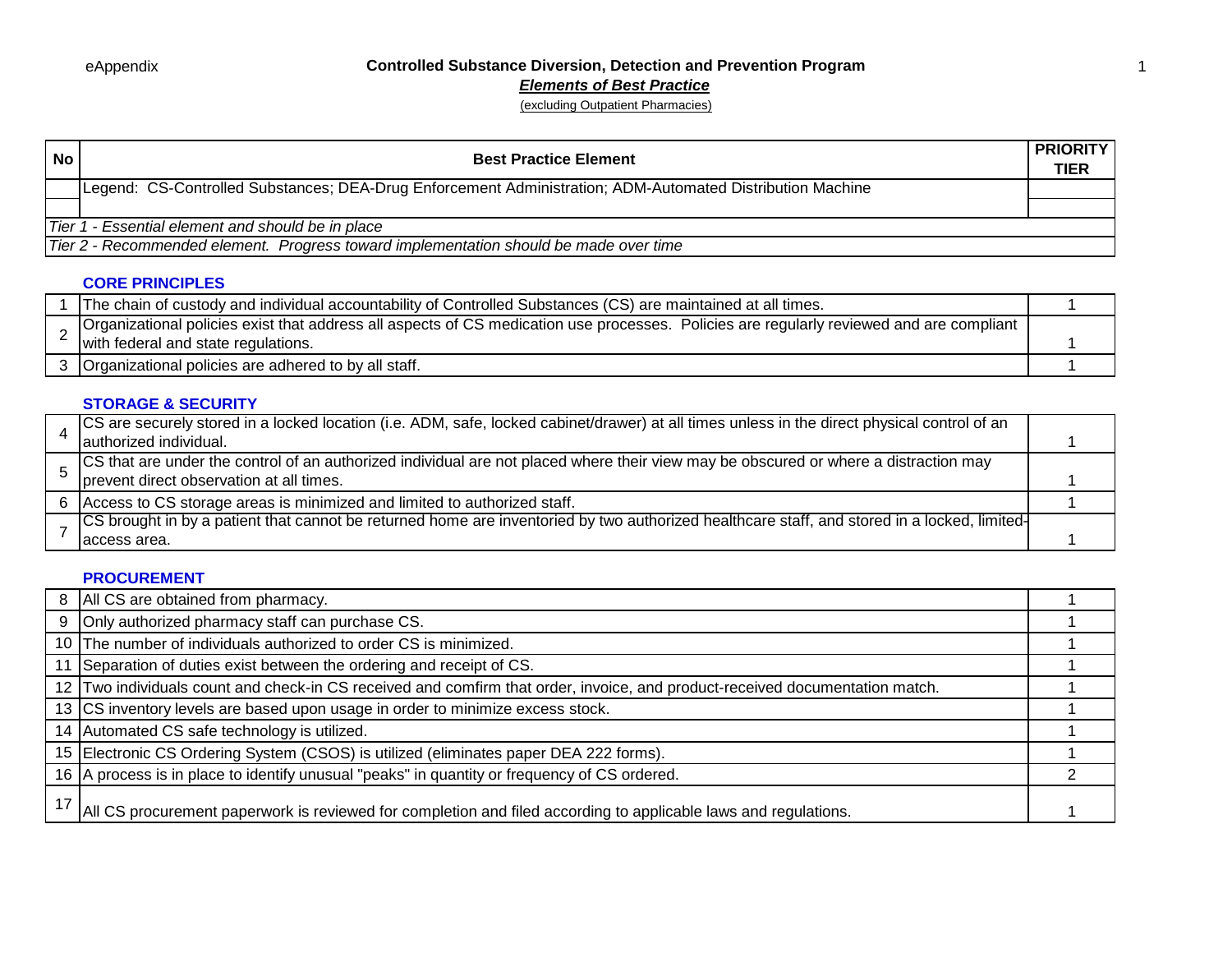*Elements of Best Practice*

(excluding Outpatient Pharmacies)

# **No Best Practice Element PRIORITY PRIORITY**

**TIER**

## **ORDERING / PRESCRIBING**

| 18 ICS are ordered only by licensed authorized prescribers with DEA authorization.                                            |  |
|-------------------------------------------------------------------------------------------------------------------------------|--|
| 19 CS orders are generated by electronic systems with controlled access except in emergency situations or when not practical. |  |
| 20 CS are not prescribed by an authorized prescriber for him/herself or an immediate family member.                           |  |
| 21 Range orders for CS are eliminated.                                                                                        |  |

#### **PREPARATION & DISPENSING**

| 22 CS are dispensed in unit dose packaging whenever possible.                                                         |  |
|-----------------------------------------------------------------------------------------------------------------------|--|
| 23 CS waste from Compounded Sterile Product (CSP) preparation area in the pharmacy is collected and randomly assayed. |  |
| 24 ADM technology is utilized in high volume CS pharmacy areas.                                                       |  |
| 25 Secure, lockable, non-transparent medication delivery carts / containers are used to deliver CS.                   |  |
| 26 ADM technology is utilized in patient care areas for the distribution and accountability of CS.                    |  |
| 27 ADM managed CS are stored in a location with single pocket access.                                                 |  |
| 28 Bar code scanning is utilized when replenishing ADM Medstations.                                                   |  |
| 29   A "blind count" process is used for all ADM managed CS. (A, see below)                                           |  |
| 30 The number of CS on ADM override status is minimized. (B, see below)                                               |  |
| 31 Bio-ID ADM technology (biometric thumbprint entry) is used instead of passwords.                                   |  |
| 32 CS delivery to non-ADM areas requires co-signature for delivery and return.                                        |  |
| 33 Non-ADM CS cabinets are secured with an electronic lock that requires a user specific code or badge swipe.         |  |
| 34 ADM down time procedures are defined to maintain the control, documentation and accountability of CS.              |  |

#### **ADMINISTRATION**

|            | 35 A valid order from an authorized prescriber exists for all CS administered.                                                                    |  |
|------------|---------------------------------------------------------------------------------------------------------------------------------------------------|--|
|            | CS are only administered by licensed independent practitioners or other licensed or registered health care providers within their scope of        |  |
|            | I practice.                                                                                                                                       |  |
|            | 37 CS are retrieved from storage areas as close to the time of administration as possible.                                                        |  |
|            | 38 The CS retrieved for a patient is the package size equivalent to, or the closest available to, the dose to be administered.                    |  |
|            | 39 CS for one patient at a time are obtained from the ADM / locked storage area.                                                                  |  |
|            | 40 The individual retrieving the CS from ADM / locked storage area is also the person that administers the medication.                            |  |
| $\Delta$ 1 | All CS drawn up into syringes, if not immediately administered, are labeled per institutional policy and the initials of the individual that drew |  |
|            | up the drug are written on the label.                                                                                                             |  |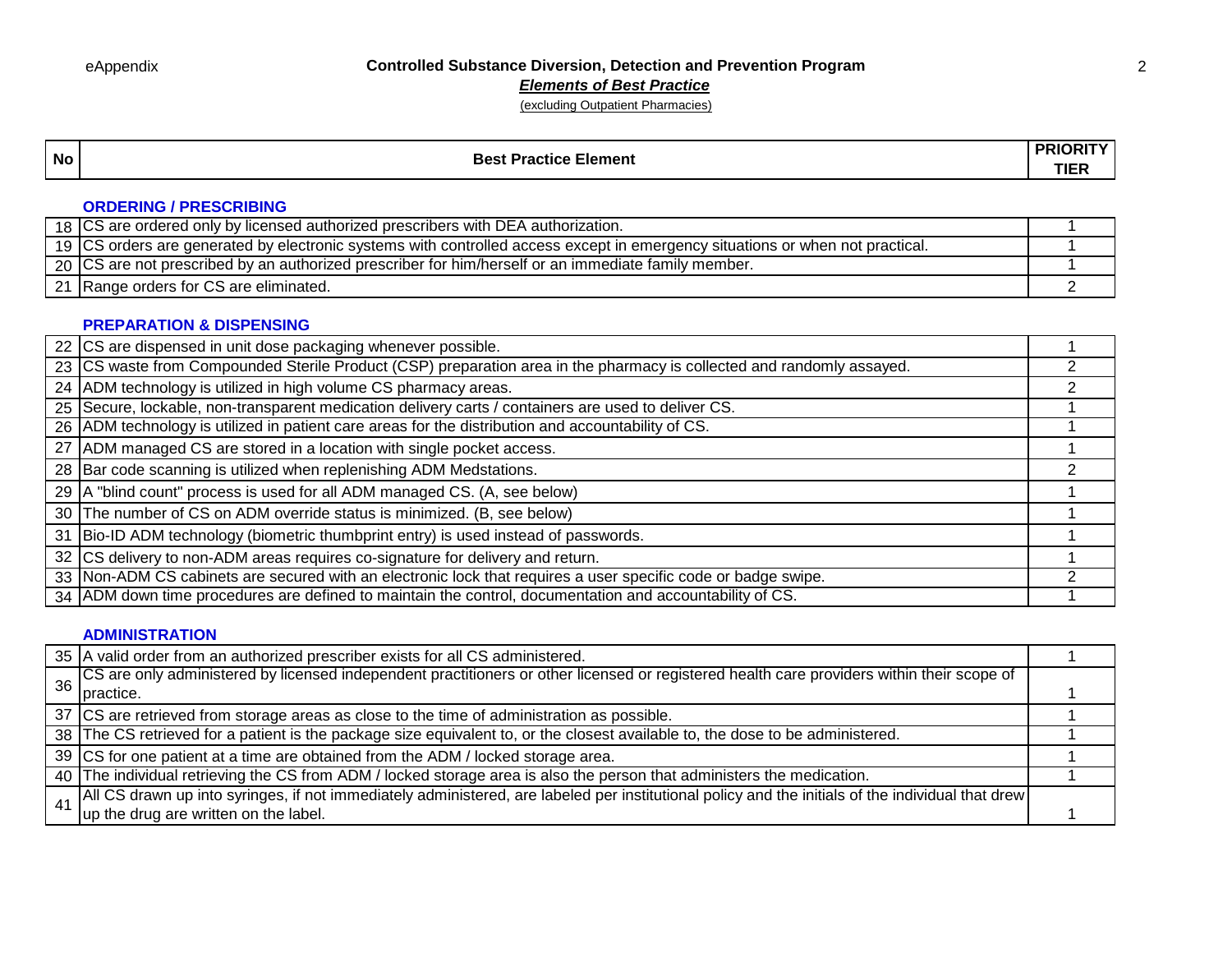#### *Elements of Best Practice*

(excluding Outpatient Pharmacies)

| <b>No</b> | <b>Best Practice Element</b>                                                                                                                                                                                                   | <b>PRIORITY</b> |
|-----------|--------------------------------------------------------------------------------------------------------------------------------------------------------------------------------------------------------------------------------|-----------------|
|           |                                                                                                                                                                                                                                | TIER            |
|           | 42   Initials on prepared syringes are verified immediately prior to administration to ensure that the syringe has not been switched.                                                                                          |                 |
| 43        | CS waste from high risk areas (e.g surgical, anesthesia, procedural, high volume) and/or specific high-risk CS medications (e.g. fentanyl) are returned to and reconciled by the pharmacy. Universal precautions are used when |                 |
|           |                                                                                                                                                                                                                                |                 |
|           | 44 Approved methods for wasting a CS are defined in policy (e.g. squirted into sink, flushed down toilet).                                                                                                                     |                 |
| 45        | The wasting of all CS requires an independent witness and documentation, except in situations where waste is being returned to                                                                                                 |                 |
|           | Pharmacy for assay and wasting.                                                                                                                                                                                                |                 |
| 46        | An individual witnessing CS wasting verifies that the volume / amount being wasted matches the documentation and physically watches the medication being wasted per policy (e.g. squirted into sink, flushed down toilet).     |                 |
|           |                                                                                                                                                                                                                                |                 |
|           | 47   Patient-specific CS infusions are contained in a locked box utilizing no-port tubing unless under constant surveillance.                                                                                                  |                 |
|           | 48 Unused ADM managed CS are returned to a return bin and not to the original ADM pocket.                                                                                                                                      |                 |
|           | 49 All CS returns to the pharmacy require co-signature in the patient care area and in the pharmacy.                                                                                                                           |                 |
| 50        | Limited access lock boxes are available in all procedural areas where CS may be left unattended.                                                                                                                               |                 |
|           |                                                                                                                                                                                                                                |                 |
| 51        | Empty containers of CS (e.g. vials) are discarded in limited-access waste containers (e.g. sharps boxes).                                                                                                                      |                 |
|           |                                                                                                                                                                                                                                |                 |
|           | 52 All CS administered are documented in the medical record.                                                                                                                                                                   |                 |

## **INVENTORY & RECORD KEEPING**

| 53 A perpetual inventory of all CS is maintained.                                                                                  |  |
|------------------------------------------------------------------------------------------------------------------------------------|--|
| 54 ADM managed CS counts are verified each time a CS drawer is is accessed.                                                        |  |
| ADM managed CS are manually inventoried by two authorized health care providers if a blind count has not been performed within one |  |
| week.                                                                                                                              |  |
| 56 ADM CII Safe managed CS are manually inventoried by two licensed or authorized pharmacy providers on a regular basis.           |  |
| 57 Non-ADM managed CS are manually inventoried by two authorized health care providers every shift.                                |  |
| 58 A biennial physical inventory of all CS is completed and documented per DEA requirements.                                       |  |

#### **SURVEILLANCE**

| 59 CS waste is randomly tested for content.                                                                                                                                                                                       |  |
|-----------------------------------------------------------------------------------------------------------------------------------------------------------------------------------------------------------------------------------|--|
|                                                                                                                                                                                                                                   |  |
| ADM CS discrepancies created by a blind count are resolved by two authorized health care providers within the shift / business day in<br>Which these are discovered. A processis in place for investigating discrepancies that ar |  |
| 61 ADM CS surveillance reports are regularly created and assessed.                                                                                                                                                                |  |
| 62 All paper CS "Disposition and Inventory" sheets are reviewed and audited.                                                                                                                                                      |  |
| 63 Ordering vs Dispensing vs Administration documention is audited (electronic preferred).                                                                                                                                        |  |